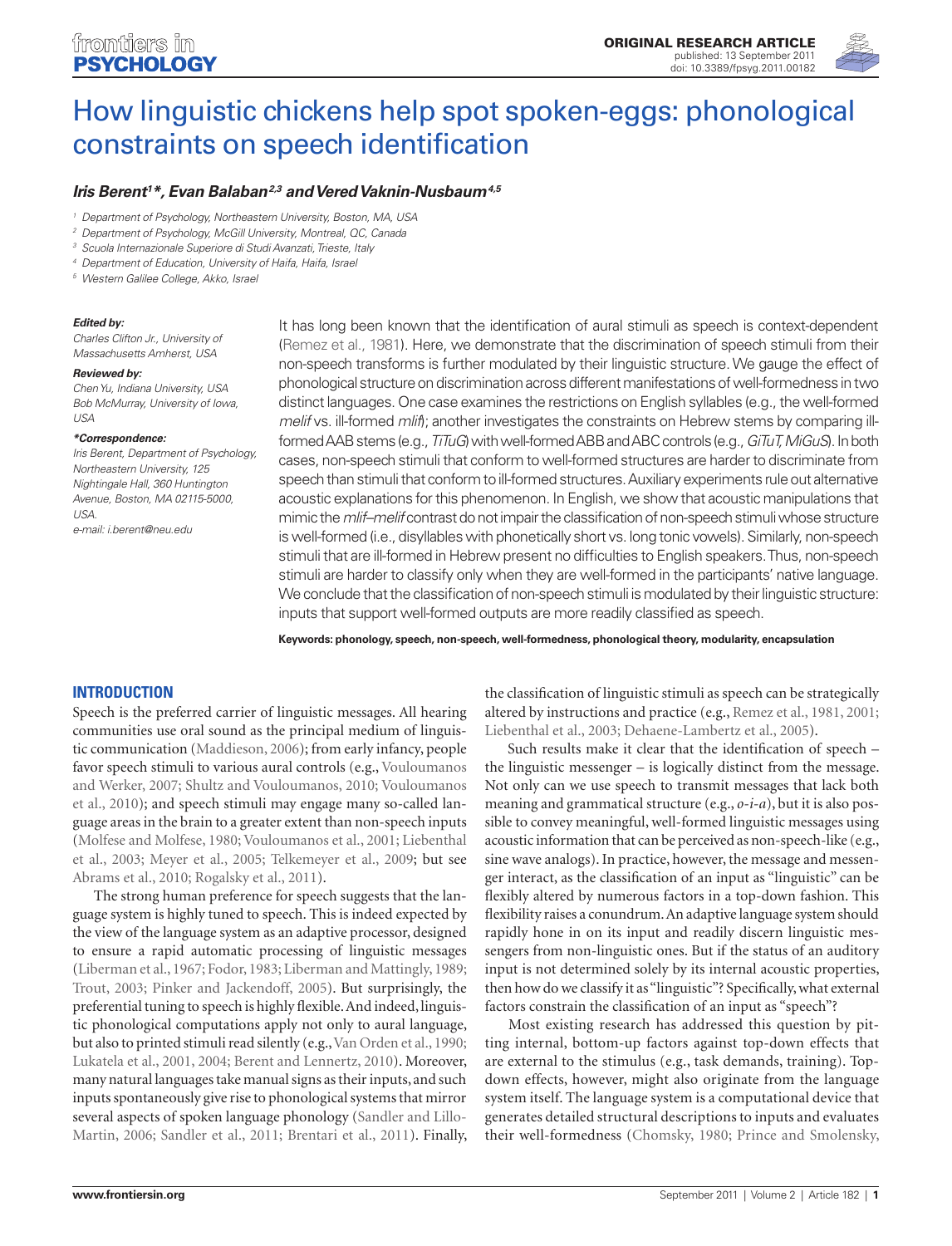1993/2004; Pinker, 1994). Existing research has shown that such computations might apply to a wide range of inputs – both inputs that are perceived as speech, and those classified as non-speechlike. To the extent the system is interactive, it is thus conceivable that the classification of an input as "linguistic" might be constrained by its output – namely, its structural well-formedness. Such top-down effects could acquire several forms. On a weaker, attention-based explanation, ill-formed stimuli are less likely to engage attentional resources, so they allow for a more rapid and accurate classification of the stimulus, be it speech or nonspeech. A stronger interactive view asserts that the output of the computational system can inform the interpretation of its input – the stronger the well-formedness of the output (e.g., harmony, Prince and Smolensky, 1997), the more likely the input is to be interpreted as linguistic. Accordingly, ill-formedness should facilitate the rapid classification of non-speech inputs, but impair the classification of speech stimuli. While these two versions differ on their accounts for the classification of speech inputs, they converge on their predictions for non-speech stimuli: ill-formed inputs will be more readily classified as non-speech compared to well-formed structures.

Past research has shown that the identification of non-speech stimuli is constrained by several aspects of linguistic knowledge. Azadpour and Balaban (2008) observed that people's ability to discriminate non-speech syllables from each other depends on their phonetic distance: the larger the phonetic distance, the more accurate the discrimination. Moreover, this sensitivity to the phonetic similarity of non-speech stimuli remains significant even after statistically controlling for their acoustic similarity (determined by the Euclidian distance among formants).

 Subsequent research has shown that the identification of nonspeech stimuli is constrained by phonological knowledge as well (Berent et al., 2010). Participants in these experiments were presented with various types of auditory continua – either natural speech stimuli, non-speech stimuli, or speech-like controls – ranging from a monosyllable (e.g., *mlif*) to a disyllable (e.g., *melif*), and they were instructed to identify the number of their "beats" (a proxy for syllables). Results showed that syllable count responses were modulated by the phonological well-formedness of the stimulus, and the effect of well-formedness obtained regardless of whether the stimulus was perceived as speech or non-speech.

These results demonstrate that people can compute phonological structure (a property of linguistic messages) for messengers that they classify as non-speech. But other aspects of the findings suggest that the structure of the message can further shape the classification of messenger. The critical evidence comes from the comparison of speech and non-speech stimuli. As expected, responses to speech and non-speech stimuli differed – a difference we dub the "speechiness" effect. But remarkably, the "speechiness" effect was stronger for well-formed stimuli compared to ill-formed ones. Well-formedness, here, specifically concerned the contrast between monosyllables (e.g., *mlif*) and their disyllabic counterparts (e.g., *melif*) in two languages: English vs. Russian. While English allows *melif*-type disyllables, but not their monosyllabic *mlif*-type counterparts, Russian phonotactics are opposite – Russian allows sequences like *mlif*, but bans disyllables such as melif (/malif/). The experimental results showed that the Russian and English groups were each sensitive to the status of the stimuli as speech or non-speech, but the "speechiness" effect depended on the well-formedness of the stimuli in the participants' language. English speakers manifested a stronger "speechiness" effect for *melif*-type inputs, whereas for Russian speakers, this effect was more robust for monosyllables – structures that are well-formed in their language. Interestingly, this well-formedness effect obtained irrespective of familiarity – for both *mlif-*type items (which are both well-formed and attested in Russian) and the *mdif*-type – items that are structurally well-formed (Russian exhibits a wide range of sonorant-obstruent onsets), but happen to be unattested in this language. These results suggest that the classification of auditory stimuli as speech depends on their linguistic well-formedness: well-formed stimuli are more "speechlike" than ill-formed controls. Put differently, structural properties of the linguistic message inform the classification of the messenger.

The following research directly tests this prediction. Participants in these experiments were presented with a mixture of speech and non-speech stimuli, and they were asked simply to determine whether or not the stimulus sounds like speech. The critical manipulation concerns the well-formedness of those stimuli. Specifically, we compare responses to stimuli generated from inputs that are either phonologically well-formed or illformed. Our question here is whether the ease of discriminating speech from non-speech might depend on the phonological well-formedness of these non-speech stimuli. The precise source of this well-formedness effect (whether it is due to a weaker effect of attention-grabbing, or a strong top-down interaction) is a question that we defer to the Section "General Discussion." For this reason, we make no *a priori* predictions regarding the effect of well-formedness on speech stimuli. Our goal here is to first establish that well-formedness modulates the classification of non-speech inputs. To the extent that well-formed stimuli are identified as speech-like, we expect that participants should exhibit consistent difficulty in the classification of non-speech stimuli whose structure is well-formed.

Well-formed stimuli, however, might also raise difficulties for a host of acoustic reasons that are unrelated to phonological structure. Our investigation attempts to distinguish phonological well-formedness from its acoustic correlates in two ways. First, we examine the effect of well-formedness across two different languages, using two manifestations that differ on their phonetic properties – Experiment 1 examines the restrictions on syllable structure in English, whereas Experiment 3 explores the constraints on stem structure in Hebrew. Second, we demonstrate that the effect of well-formedness is dissociable from the acoustic properties of the input. While Experiments 1 and 3 compare well-formed stimuli to ill-formed counterparts, Experiment 2 and Experiment 4 each applies the same phonetic manipulations to stimuli that are phonologically well-formed. Specifically, Experiment 2 shows that a phonetic manipulation comparable to the one used in Experiment 1 fails to produce the same results for stimuli that are well-formed, whereas Experiment 4 demonstrates that the difficulties with non-speech stimuli that are well-formed in Hebrew are eliminated once the same stimuli are presented to English speakers.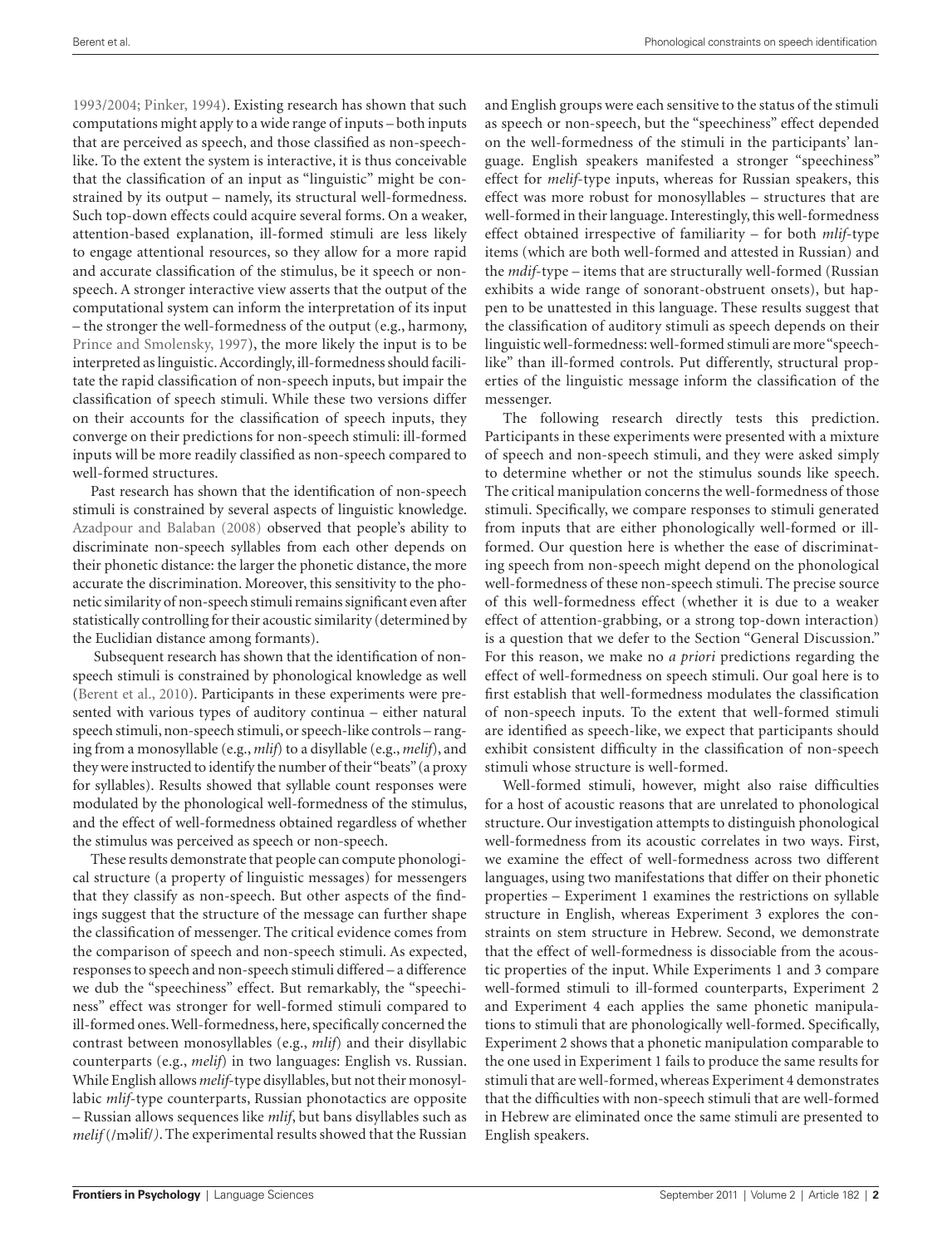# **PART 1: ENGLISH SYLLABLE STRUCTURE CONSTRAINS THE CLASSIFICATION OF NON-SPEECH STIMULI**

Experiments 1–2 examine whether the classification of acoustic stimuli as speech depends on their well-formedness as English syllables. Participants in this experiment were presented with a mixture of non-speech stimuli and matched speech-like controls, and they were simply asked to determine whether or not each stimulus sounds like speech. Of interest is whether the classification of the stimulus as speech depends on its well-formedness.

To examine this question, we simultaneously manipulated both the phonological structure of the stimuli and their speech status. Phonological well-formedness was manipulated along nasal-initial continua ranging from well-formed disyllables (e.g., /mal**I**f/, /ma d**I**f) to ill-formed monosyllables (e.g., /ml**I**f/, /md**I**f/). To generate these continua, we first had a native English talker naturally produce a disyllable that began with a nasal–schwa sequence – either one followed by a liquid (e.g., /məl**ɪ**f/) or one followed by a stop (e.g., /mə d**I**f/). We then gradually excised the schwa in five steps until, at the last step, the schwa was entirely removed, resulting in a CCVC monosyllable – either /ml**I**f/ or /md**I**f/ (we use C and V for consonants and vowels, respectively). The CCVC-CaCVC continuum thus presents a gradual contrast between well-formed inputs (in step 6, CaCVC) and ill-formed ones (in step 1, CCVC). Among these two CCVC monosyllables, md**I**f*-*type stimuli are worse formed than their ml**I**ftype counterparts (Berent et al., 2009). Although past research has shown that English speakers are sensitive to the *ml–md* distinction given these same materials – both speech and non-speech (Berent et al., 2009, 2010, in press), it is unclear whether this subtle contrast can modulate performance in a secondary speech-detection task. Our main interest, however, concerns the contrast between CCVC monosyllables (either *mlif* or *mdif*) and their CaCVC counterparts. Across languages, complex onsets (in the monosyllable *mlif*) are worse formed than simple onsets (in the disyllable *melif*, Prince and Smolensky, 1993/2004). Nasal-initial complex onsets, moreover, are utterly unattested in English. Accordingly, the monosyllables at step 1 of our continuum are clearly ill-formed relative to the disyllabic endpoints. Our question here is whether ill-formedness of those monosyllables would facilitate their classification as non-speech.

To address this question, we next modified those continua to generate non-speech inputs and speech controls. Non-speech stimuli were produced by resynthesizing the first formant of the natural speech stimuli. To assure that differences between non-speech and speech-like stimuli are not artifacts of the re-synthesis process, we compared those non-speech stimuli to more speech-like inputs that were similarly filtered. If well-formed stimuli are more speech-like, then non-speech responses should be harder to make for well-formed non-speech stimuli – those corresponding to the disyllabic items – compared to ill-formed monosyllables. Accordingly, the identification of non-speech stimuli should be modulated by vowel duration. Experiment 1 verifies this prediction; Experiment 2 rules out alternative non-linguistic explanations for these findings.

# **Experiment 1**

# *Method*

*Participants.* Ten native English speakers, students at Northeastern University took part in the experiment in partial fulfillment of course requirements.

*Materials.* The materials included the three pairs of nasal  $C_1C_2VC_3$  $C_1$ ə $C_2$ V $C_3$  non-speech and speech-control continua used in Berent et al. (2010). Members of the pair were matched for their rhyme and the initial consonant (always an *m*), and contrasted on the second consonant – either *l* or *d* (/ml**I**f/-/md**I**f/, /mlεf/-/mdεf/, / mlεb/-/mdεb/). To generate those continua, we first had an English talker naturally produce the disyllabic counterparts of each pair member (e.g.,/məl**I**f/,/məd**I**f/) and selected disyllables that were matched for length, intensity, and the duration of the pretonic schwa. We next continuously extracted the pretonic vowel at zero crossings in five steady increments, moving from its center outwards. This procedure yielded a continuum of six steps, ranging from the original disyllabic form (e.g., /mal**1**f/) to an onset cluster, in which the pretonic vowel was fully removed (e.g., /ml**I**f). The number of pitch periods in Stimuli 1–5 was 0, 2, 4, 6, and 8, respectively; Stimulus 6 (the original disyllable) ranged from 12 to 15 pitch periods.

These natural speech continua were used to generate non-speech stimuli and speech-like stimuli using the procedure detailed in Berent et al. (2010). Briefly, non-speech materials were generated by deriving the first formant contours from spectrograms of the original speech stimuli (256 point DFT, 0.5 ms time increment, Hanning window) using a peak-picking algorithm, which also extracted the corresponding amplitude values. A voltage-controlled oscillator modulated by the amplitude contour was used to resynthesize these contours back into sounds, and the amplitude of the output was adjusted to approximate the original stimulus. The more "speech-like" controls were generated using a digital low-pass filter with a slope of −85 dB per octave above a cutoff frequency that was stimulus-dependent (1216 Hz for /mal**I**f/ and /mad**I**f/-type items, 1270 Hz for /malɛf/, 1110 Hz for /malɛb/, 1347 Hz for /m adef/, and 1250 Hz for /madeb/-type items), designed to reduce but not eliminate the speech information available at frequencies higher than the cutoff frequency. This manipulation was done as a "control" manipulation to acoustically alter the stimuli in a similar manner to the non-speech stimuli, while preserving enough speech information for these items to be identified as (degraded) speech. Previous testing using these materials confirmed that they were indeed identified as intended (speech or non-speech) by native English participants (Berent et al., 2010). **Figure 1** provides an illustration of the non-speech materials and controls; a sample of the materials is available at http://www.psych.neu.edu/faculty/i. berent/publications.htm.

The six-step continuum for each of the three pairs was presented in all six durations for both non-speech stimuli and speech controls, resulting in a block of 72 trials. Each such block was repeated three times, yielding a total of 216 trials. The order of trials within each block was randomized.

*Procedure.* Participants were wearing headphones and seated in front of the computer screen. Each trial began with a message indicating the trial number. Participants initiated the trial by pressing the spacebar, which, in turn, triggered the presentation of a fixation point (+, presented for 500 ms) followed by an auditory stimulus. Participants were asked to determine as quickly and accurately as possible whether or not the stimulus corresponded to speech, and indicate their response by pressing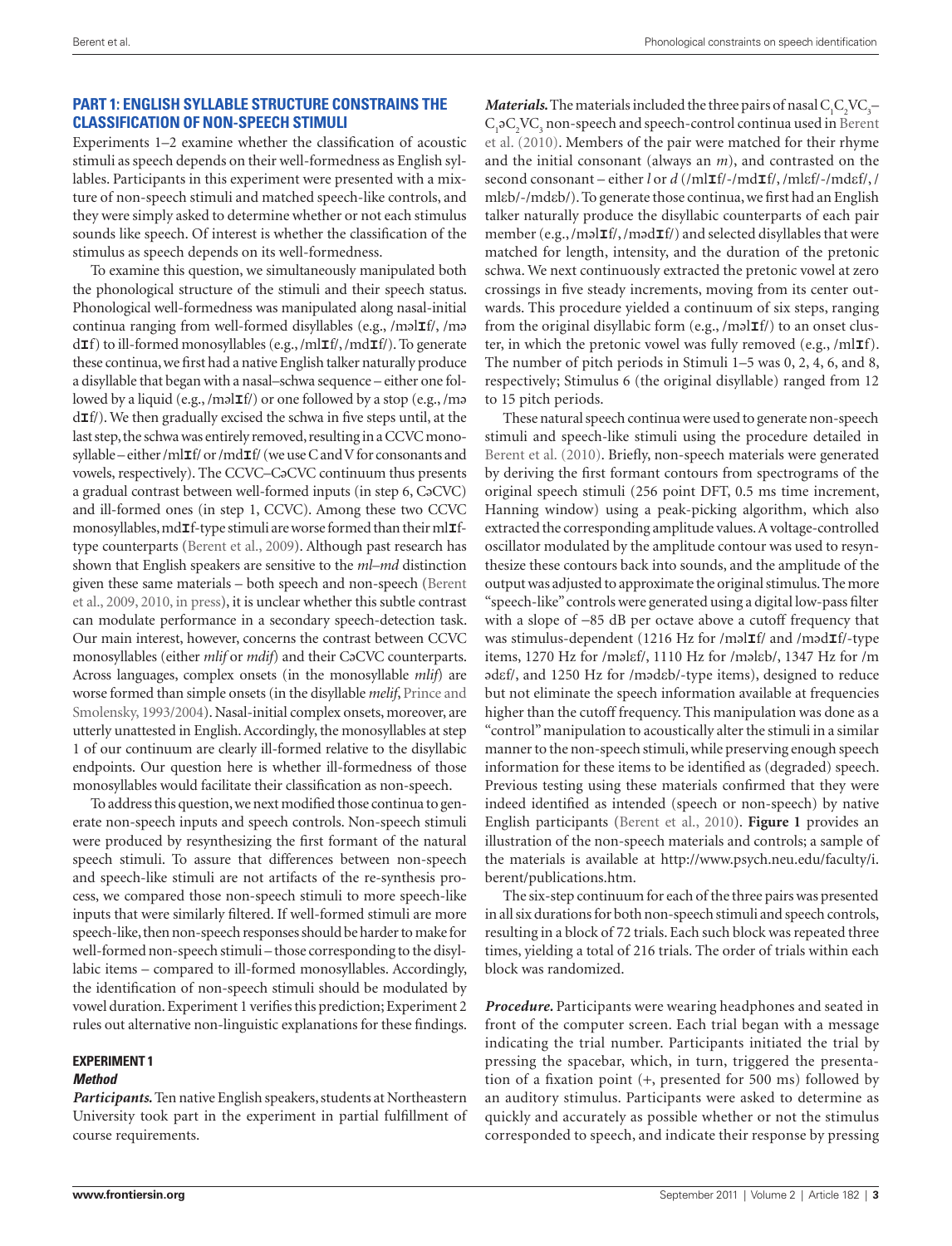

one of two keys on the computer's numeric keypad  $(1 = \text{speed},$  $2 =$  non-speech). Their response was timed relative to the onset of the stimulus. Slow (responses slower than 1000 ms) and inaccurate responses triggered a warning message from the computer. Prior to the experiment, participants received a short practice session with similar items that did not appear in the experimental session.

# *Results and Discussion*

Outliers (correct responses falling 2.5 SD beyond the mean, or faster than 200 ms, less than 3% of the total correct responses) were removed from the analyses of response time. Mean response time and response accuracy are provided in **Table 1**. An inspection of those means confirmed that participants indeed classified the speech and non-speech stimuli as intended (*M* = 97%).

To determine whether speech and non-speech inputs were affected by syllable structure, we first compared speech and nonspeech inputs by means of a 2 speech status  $\times$  6 vowel duration  $\times$  2 continuum type (*ml* vs. *md*) ANOVA. Because each condition in this experiment includes only three items, these analyses were conducted using only participants as a random variable. The analysis of response accuracy only produced a significant main effect of speech status  $[F(1, 9) = 7.12, \text{MSE} = 0.0052, p < 0.03]$ , indicating that people responded more accurately to speech-like stimuli compared to their non-speech counterparts. No other effect was significant (all  $p > 0.11$ ).

The analysis of response time, however, yielded a reliable effect of vowel duration [*F*(5, 45) = 5.20, MSE = 978, *p* < 0.0008] as well as a significant three way interaction  $[F(5, 45) = 2.42, \text{MSE} = 1089,$  $p = 0.050$ . No other effect was significant (all  $p > 0.13$ ). We thus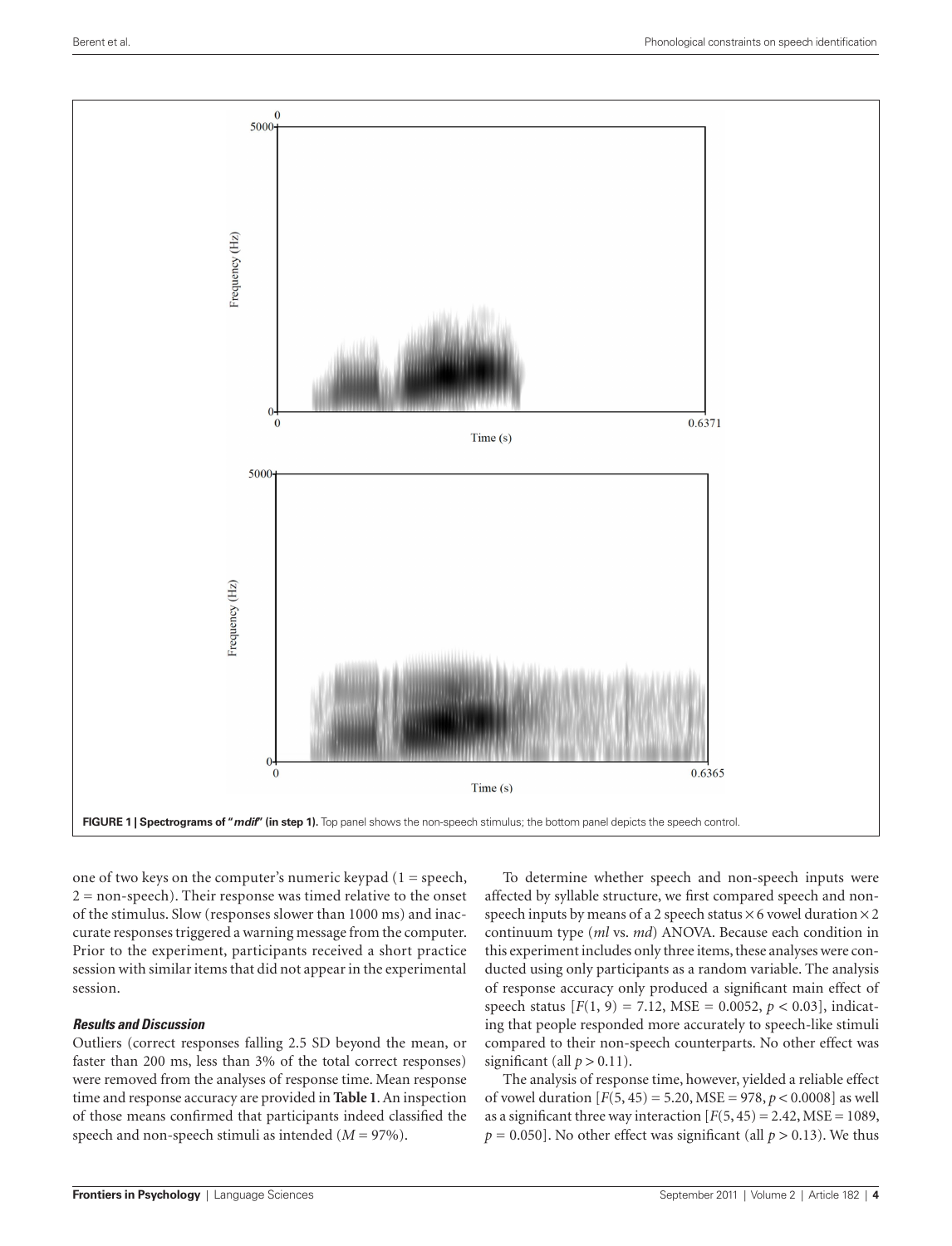proceeded to investigate the effect of linguistic structure for speech and non-speech stimuli separately by means of 2 continuum type × 6 vowel duration ANOVAs.

**Figure 2** plots the effect of vowel duration on speech-like and non-speech stimuli. An inspection of the means suggests that, as the duration of the vowel increased, people took longer to respond to non-speech stimuli. In contrast, response to speech-like stimuli was not monotonically linked to vowel duration.

| Table 1   Mean response accuracy and response time to speech and |
|------------------------------------------------------------------|
| non-speech stimuli in Experiment 1.                              |

|                      | <b>Vowel</b><br>duration | <b>Stimulus type</b> |        |      |            |
|----------------------|--------------------------|----------------------|--------|------|------------|
|                      |                          |                      | Speech |      | Non-speech |
|                      |                          | ml                   | md     | ml   | md         |
| Response accuracy    | 1                        | 0.98                 | 0.99   | 0.94 | 0.98       |
| (proportion correct) | 2                        | 0.99                 | 0.97   | 0.94 | 0.94       |
|                      | 3                        | 1.00                 | 0.99   | 0.97 | 0.94       |
|                      | 4                        | 0.98                 | 0.98   | 0.97 | 0.99       |
|                      | 5                        | 0.99                 | 1.00   | 0.92 | 0.97       |
|                      | 6                        | 0.98                 | 0.99   | 1.00 | 0.96       |
| Response time (ms)   | 1                        | 588                  | 592    | 571  | 566        |
|                      | $\overline{2}$           | 612                  | 618    | 587  | 593        |
|                      | 3                        | 601                  | 608    | 594  | 588        |
|                      | 4                        | 608                  | 586    | 573  | 622        |
|                      | 5                        | 599                  | 624    | 589  | 605        |
|                      | 6                        | 622                  | 607    | 610  | 615        |

The ANOVAs (6 vowel duration  $\times$  2 continuum) conducted on speech-like stimuli produced no significant effects in either response time (all  $p > 0.15$ ) or accuracy (all  $F < 1$ ). The linguistic structure of the stimuli also did not reliably affect response accuracy to non-speech inputs (all  $p > 0.15$ ). In contrast, response time to non-speech stimuli was reliably modulated by their linguistic structure. The 6 vowel duration  $\times$  2 continuum ANOVA on non-speech stimuli yielded a significant effect of vowel duration  $[F(5, 45) = 4.12, \text{MSE} = 979, p < 0.005]$ . Tukey HSD tests revealed that response to fully monosyllabic stimuli (in step 1) were faster than response to disyllabic stimuli (in step 6, *p* < 0.001), and marginally so relative to steps 5 ( $p < 0.07$ ) and 4 ( $p < 0.07$ ). The same ANOVA also yielded marginally significant effects of continuum type [*F*(1,  $9$ ) = 3.90, MSE = 897,  $p < 0.09$ ] and a vowel duration  $\times$  continuum type interaction  $[F(5, 45) = 2.24, \text{MSE} = 2070, p < 0.07]$ . Tukey HSD tests indicated that *md*-type continua produced slower responses than their  $ml$ -type counterparts at step 4 only ( $p < 0.009$ ). This effect, however, did not concern monosyllables in step 1, so it likely reflects the acoustic properties of some of the *md*-items, rather than their phonological structure. Because the silence associated with stop consonants promotes discontinuity in the phonetic signal, the phonetically bifurcate *md*-stimuli might be more readily identified as disyllabic. Such phonetic cues might be particularly salient when the duration of the pretonic vowel is otherwise ambiguous – toward the middle of the vowel continuum. For this reason, middle-continuum *md-*stimuli might be considered as better formed than *ml*-controls.

 The main finding of Experiment 1 is that non-speech stimuli are harder to classify when they correspond to well-formed syllables compared to ill-formed ones. Thus, well-formedness impairs the identification of non-speech stimuli.

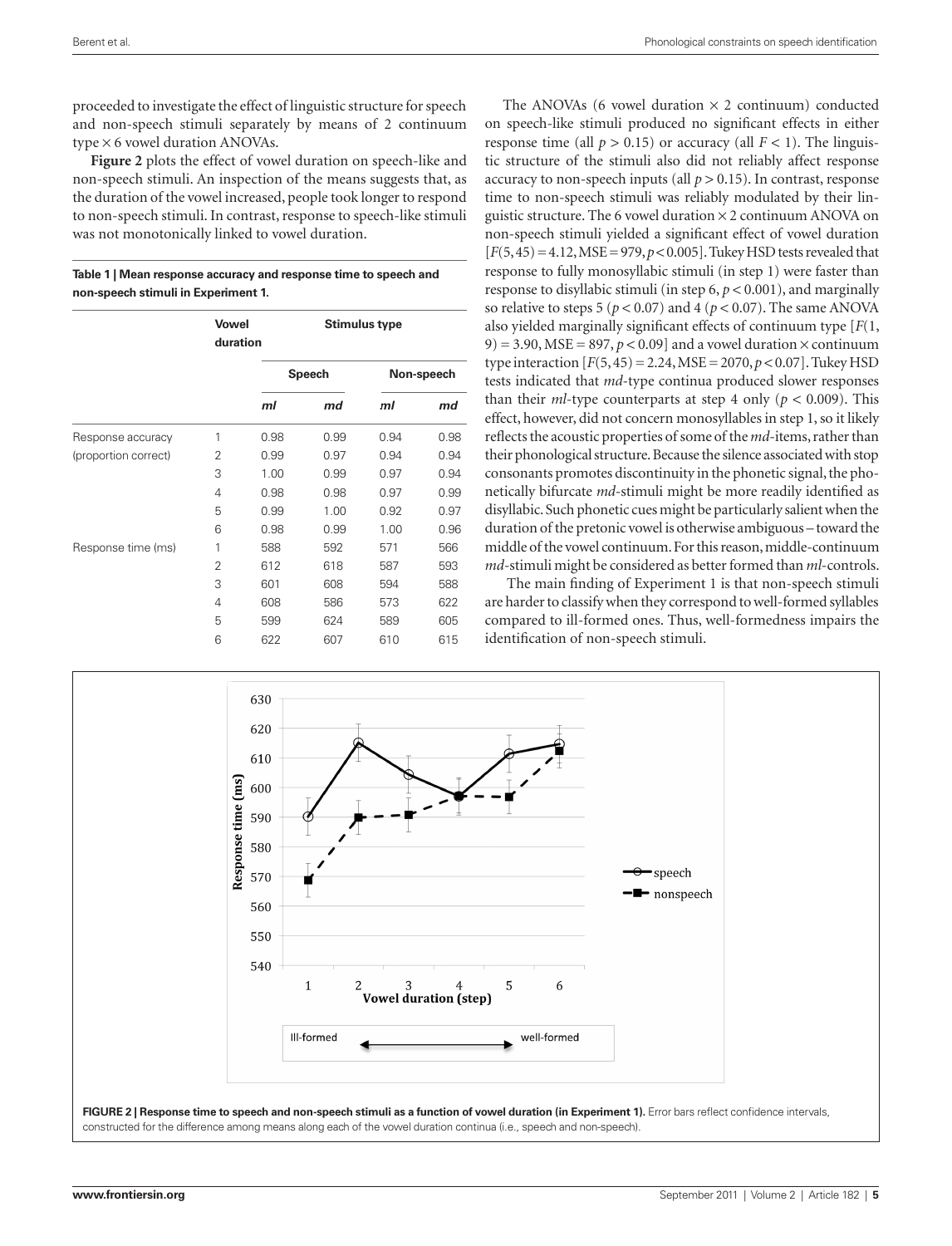#### **Experiment 2**

The difficulties in responding to well-formed non-speech stimuli could indicate that the classification of non-speech is modulated by phonological well-formedness. Such difficulties, however, could also result from non-linguistic reasons. One concern is that the longer responses to the well-formed disyllables are an artifact of their longer acoustic duration. This explanation, however, is countered by the finding that the very same duration manipulation had no measurable effect on the identification of speech stimuli, so it is clear that response time does not simply mirror the acoustic duration of the stimuli.

Our vowel duration manipulation, however, could have nonetheless affected other attributes of these stimuli that are unrelated to well-formedness. One possibility is that the acoustic cues associated with vowels are more readily identified as speech, so stimuli with longer vowels are inherently more speech-like than short-vowel stimuli. Another explanation attributes the "speechiness" of the disyllabic endpoints to splicing artifacts. Recall that, unlike the other five steps, the sixth endpoint was produced naturally, unspliced. Its greater resemblance to speech could thus result from the absence of splicing.

Experiment 2 addresses these possibilities by dissociating these two acoustic attributes from linguistic well-formedness. To this end, Experiment 2 employs the same vowel manipulation used in Experiment 1, except that the excised vowel was now the tonic (e.g., **I** in mad**I**f), rather than the pretonic vowel (i.e., the schwa). We applied this manipulation to the same naturally produced disyllables used in Experiment 1, and we gradually decreased the vowel duration along the same six continuum-step employed in Experiment 1, such that the difference between steps 1 and 6 in the two experiment was closely matched. This manipulation thus replicates the two acoustic characteristics of the pretonic vowel continua – it gradually decreases the acoustic energy of a vowel, and it contrasts between spliced vowels (in step 1–5) and unspliced ones (in step 6). Unlike Experiment 1, however, this manipulation did not fully eliminate the vowel but only reduced its length, such that the short- and longendpoints were clearly identified as disyllables. Since the vowel endpoints do not contrast phonologically in English, the increase in the duration of the tonic vowel (in Experiment 2) does not alter the phonological structure of these stimuli.

If the difficulty responding to non-speech stimuli with longer pretonic vowels (in Experiment 1) is due to the acoustic properties of vowels, then non-speech stimuli with longer tonic vowels (in Experiment 2) should be likewise difficult to classify. Similarly, if the advantage of non-speech stimuli in steps 1–5 (relative to the unspliced sixth step) results from their splicing, then these spliced steps should show a similar advantage in the present experiment. In contrast, if the speechiness of disyllables is due to their phonological well-formedness, then responses to non-speech stimuli in Experiment 2 should be unaffected by vowel duration. Such well-formedness effects, moreover, should also be evident in the overall pattern of responses to non-speech stimuli. Because the nonspeech stimuli used in this experiment are all well-formed disyllables, we expect their structure to inhibit the non-speech response. Consequently, participants in Experiment 2 should experience greater difficulty in distinguishing non-speech stimuli from their speech-like counterparts.

#### *Method*

*Participants.* Ten native English speakers, students at Northeastern University took part in this experiment in partial fulfillment of a course requirement.

*Materials and Procedure.* The materials corresponded to the same three pairs of naturally produced disyllables used in Experiment 1. For each such disyllable, we gradually decreased the duration of the tonic vowel using a procedure identical to the one applied to the splicing of the pretonic vowel in Experiment 1. We first determined the portion of the tonic vowel slated for removal by a identifying a segment of 70 ms (12–14 pitch periods), matched to the duration of the pretonic vowel ( $M = 68$  ms, ranging from 12 to 15 pitch periods). This segment was measured from the center of the vowel outwards, and it included some coarticulatory cues. The entire tonic vowel (unspliced) was presented in step 6. We next proceed to excise this segment in steady increments, such that steps 5–1 had 8, 6, 4, 2, and 0 pitch periods remaining out of the pitch periods slated for removal. Despite removing a chunk of the tonic vowel, the items in step 1 were clearly identified as disyllabic, and their remaining tonic vowel averaged 38 ms (7.16 pitch periods).

The resulting speech continua were next used to form nonspeech and speech –control stimuli along the same method used in Experiment 1. The procedure was the same as in Experiment 1.

### *Results and Discussion*

Outliers (responses faster than 2.5 SD from the means, less than 3% of all correct observations) were excluded from the analyses of response time. Mean response time for speech and non-speech stimuli as a function of the duration of the tonic vowel is presented in **Figure 3** (the accuracy means are provided in **Table 2**).

 An inspection of means showed no evidence that responses to non-speech stimuli were monotonically linked to the duration of the tonic vowel. A 2 speech status  $\times$  2 continuum type  $\times$  6 vowel ANOVA yielded a reliable effect of continuum type [response accuracy:  $F(1, 9) = 5.23$ , MSE = 0.007,  $p < 0.05$ ; response time:  $F(1, 8) = 10.69$ , MSE = 1413,  $p < 0.02$ ], indicating that *md*-type stimuli were identified more slowly and less accurately than their *ml*-type counterparts. Because this effect did not depend on vowel duration, the difficulty with *md*-type stimuli is most likely due to the acoustic properties of those stimuli, rather than their phonological structure. The only other effect to approach significance was that of speech status (speech vs. non-speech) on response time  $[F(1, 8) = 4.97, \text{MSE} = 4757, p < 0.06]$ . No other effects were significant  $(p > 0.17)$ .

 Unlike Experiment 1, where speech stimuli were identified more readily than non-speech, in the present experiment, speech stimuli produced slower responses than their non-speech counterparts. This finding is consistent with the possibility that well-formed nonspeech stimuli tend to be identified as speech, and consequently, they are harder to discriminate from non-speech-like inputs. Indeed the discrimination (*d*′) of speech from non-speech was lower in Experiment 2 ( $d' = 2.69$ ) relative to Experiment 1 ( $d' = 3.82$ ).

 Crucially, however, unlike Experiment 1, response to nonspeech stimuli in the present experiment was not modulated by vowel duration. A separate 2 continuum type  $\times$  6 vowel duration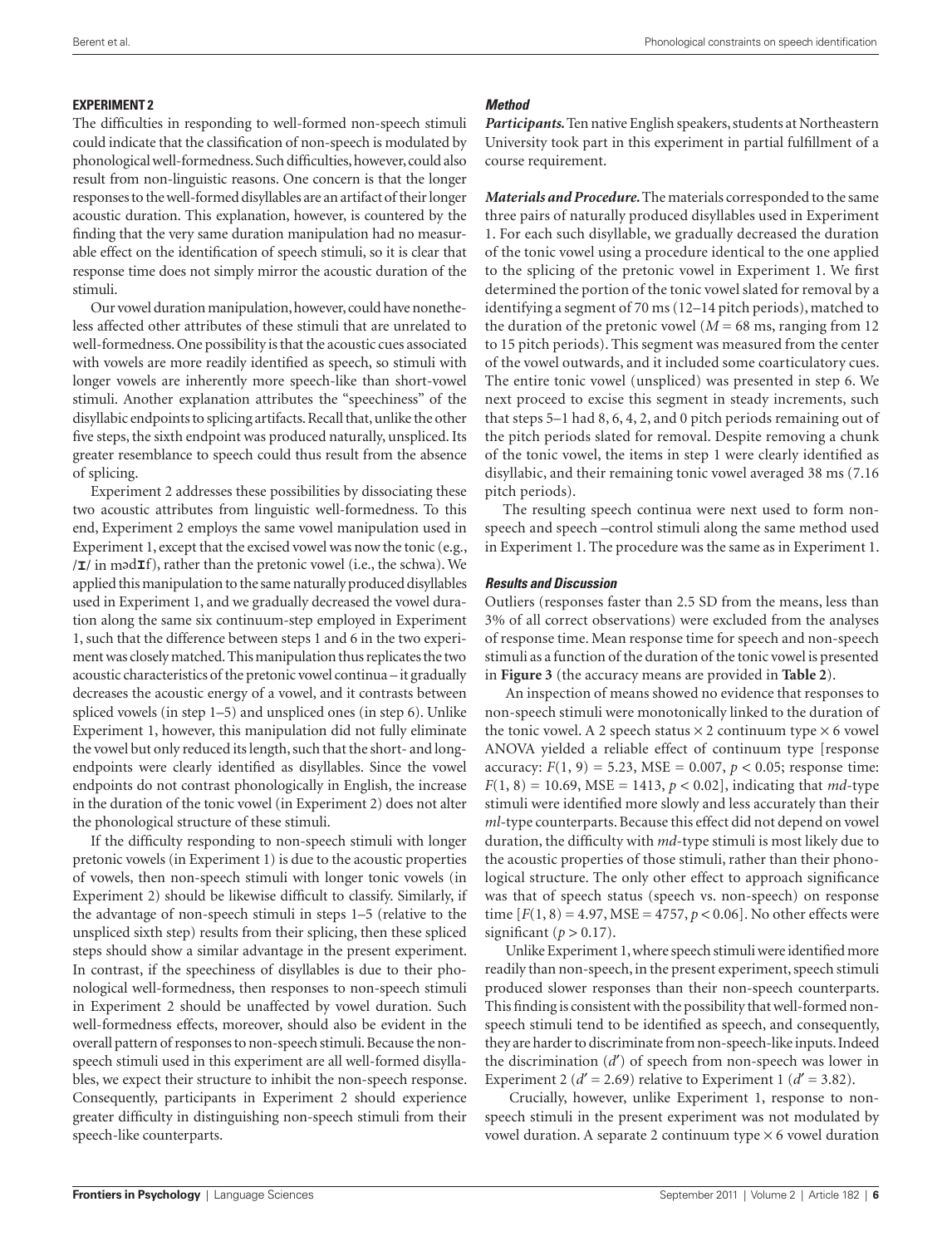

#### **Table 2 | Mean response accuracy and response time to speech and non-speech stimuli in Experiment 2.**

|                    | <b>Vowel</b><br>duration | <b>Stimulus type</b> |               |            |      |
|--------------------|--------------------------|----------------------|---------------|------------|------|
|                    |                          |                      | <b>Speech</b> | Non-speech |      |
|                    |                          | ml                   | md            | ml         | md   |
| Response accuracy  | 1                        | 0.90                 | 0.92          | 0.98       | 0.84 |
|                    | 2                        | 0.91                 | 0.90          | 0.91       | 0.84 |
|                    | 3                        | 0.94                 | 0.90          | 0.91       | 0.88 |
|                    | 4                        | 0.96                 | 0.92          | 0.9        | 0.9  |
|                    | 5                        | 0.96                 | 0.94          | 0.93       | 0.87 |
|                    | 6                        | 0.91                 | 0.90          | 0.92       | 0.87 |
| Response time (ms) | 1                        | 631                  | 628           | 610        | 624  |
|                    | $\overline{2}$           | 630                  | 649           | 603        | 624  |
|                    | 3                        | 603                  | 657           | 621        | 633  |
|                    | 4                        | 633                  | 651           | 628        | 607  |
|                    | 5                        | 630                  | 641           | 602        | 622  |
|                    | 6                        | 633                  | 676           | 612        | 627  |
| Mean (accuracy)    |                          | 0.93                 | 0.91          | 0.93       | 0.87 |
| Mean (RT)          |                          | 627                  | 651           | 613        | 623  |

of the non-speech stimuli confirmed that responses to non-speech inputs were unaffected by vowel duration  $(F < 1)$ , in response time and accuracy); the interaction also did not approach significance  $(F < 1$ , in response time and accuracy).

 Given that the tonic vowel manipulation (in Experiment 2) closely matched the pretonic vowel manipulation (in Experiment 1), the confinement of the vowel effect to non-speech stimuli in Experiment 1 suggests that this effect specifically concerns the wellformedness of non-speech inputs, rather than vowel duration *per se*.

 To further bolster this conclusion, we next compared the responses to non-speech across the two experiments using a 2 Experiment  $\times$  2 continuum type  $\times$  6 vowel duration ANOVA (see **Figure** 4)<sup>1</sup>. The analysis of response time yielded a significant effect of continuum type  $[F(1, 17) = 6.08, \text{MSE} = 977, p < 0.03]$  and a reliable three way interaction  $[F(5, 85) = 2.42, \text{MSE} = 1142, p < 0.05]$ . No other effects were significant (all  $p > 0.19$ ). To interpret this interaction, we next examined responses to the two continuum types (*ml* vs.  $md$ ) separately, using a 2 Experiment  $\times$  6 vowel duration ANOVAs. The analysis of the *ml*-continuum yielded no reliable effects (all  $p > 0.14$ ). In contrast, the *md*-continuum yielded a marginally significant interaction [*F*(5, 85) = 2.23, MSE = 1392, *p* < 0.06]. No other effect was significant (all  $p > 0.32$ ). We further interpreted the effect of vowel duration by testing for the simple main effect of vowel duration for the tonic vs. pretonic vowels, separately (in Experiment 2 vs. 1). Vowel duration was significant only for the pretonic vowel condition [*F*(5, 45) = 5.47, MSE = 746, *p* < 0.0006], but not in the tonic vowel condition  $[F(5, 40) < 1, \text{MSE} = 2118]$ .

 The attenuation of the tonic–pretonic contrast for the *ml*continuum is likely due to phonetic factors. As noted earlier, the *md*-items exhibit a phonetic bifurcation due to the silence associated with the stop, and for this reason, disyllabicity might be more salient for *md-*items. The absence of a vowel effect in the *ml-*continuum indicates that merely increasing the duration of the vowel – whether it is tonic pretonic – is insufficient to impair the identification of non-speech stimuli. Results with the *md-*continuum, however, clearly show that vowel duration had

<sup>1</sup> Similar analyses conducted on the speech stimuli yielded only a significant effect of vowel duration  $[F(5, 90) = 2.48, \text{MSE} = 1361, p < 0.04]$  and a marginally significant effect of experiment  $[F(1, 18) = 3.81, \text{MSE} = 28538, p < 0.07]$  – no other effects were significant ( $p > 0.13$ ). A comparison of the speech and non-speech stimuli across the two experiments (2 Experiment  $\times$  2 speech status  $\times$  2 continuum type  $\times$  6 vowel duration) yielded a reliable four-way interaction [ $F(5, 85) = 2.84$ ,  $MSE = 1089, p < 0.03$ .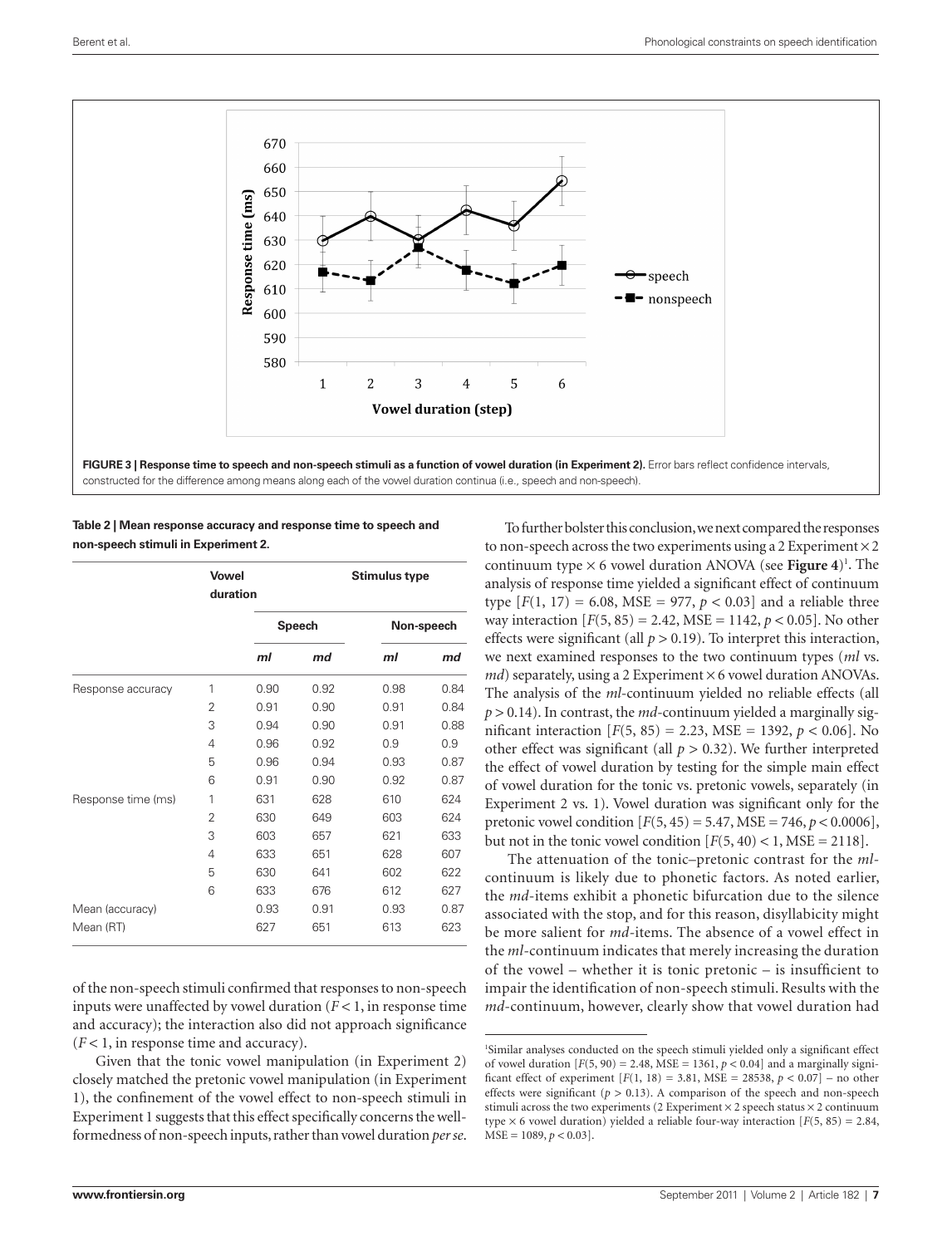

bars reflect confidence intervals constructed for the difference between the means.

distinct effects on tonic and pretonic stimuli. While increasing the duration of the pretonic vowel impaired the identification of non-speech, the same increase in vowel length had no measurable effect when it concerned the tonic vowel – a phonetic contrast that does not affect well-formedness. The finding that identical vowel manipulations affected the identification of nonspeech stimuli in a selective manner – only when it concerned the pretonic vowel, and only with the *md*-continuum – confirms that this effect is inexplicable by vowel duration *per se*. Merely increasing the duration of a vowel is insufficient to impair the classification of non-speech stimuli as such. Together, the findings of Experiments 1–2 suggest that well-formed structures are perceived as speech-like.

 Experiments 3–4 further test this hypothesis by seeking converging evidence from an unrelated phenomenon in another language – Hebrew. To demonstrate that the effect of well-formedness on non-speech is not specific to conditions that require its comparison to edited speech stimuli (resynthesized or spliced), we compared non-speech stimuli with naturally produced speech. As in the case of English, we compared the ease of speech/nonspeech discrimination for stimuli that were either phonologically well-formed or ill-formed. In the case of Hebrew, well-formedness is defined by the location of identical consonants in the stem – either initially (e.g., *titug*), where identical consonants are illformed in Semitic languages, or finally (e.g., *gitut*)*,* where they are well-formed. Accordingly, the phonetic characteristics of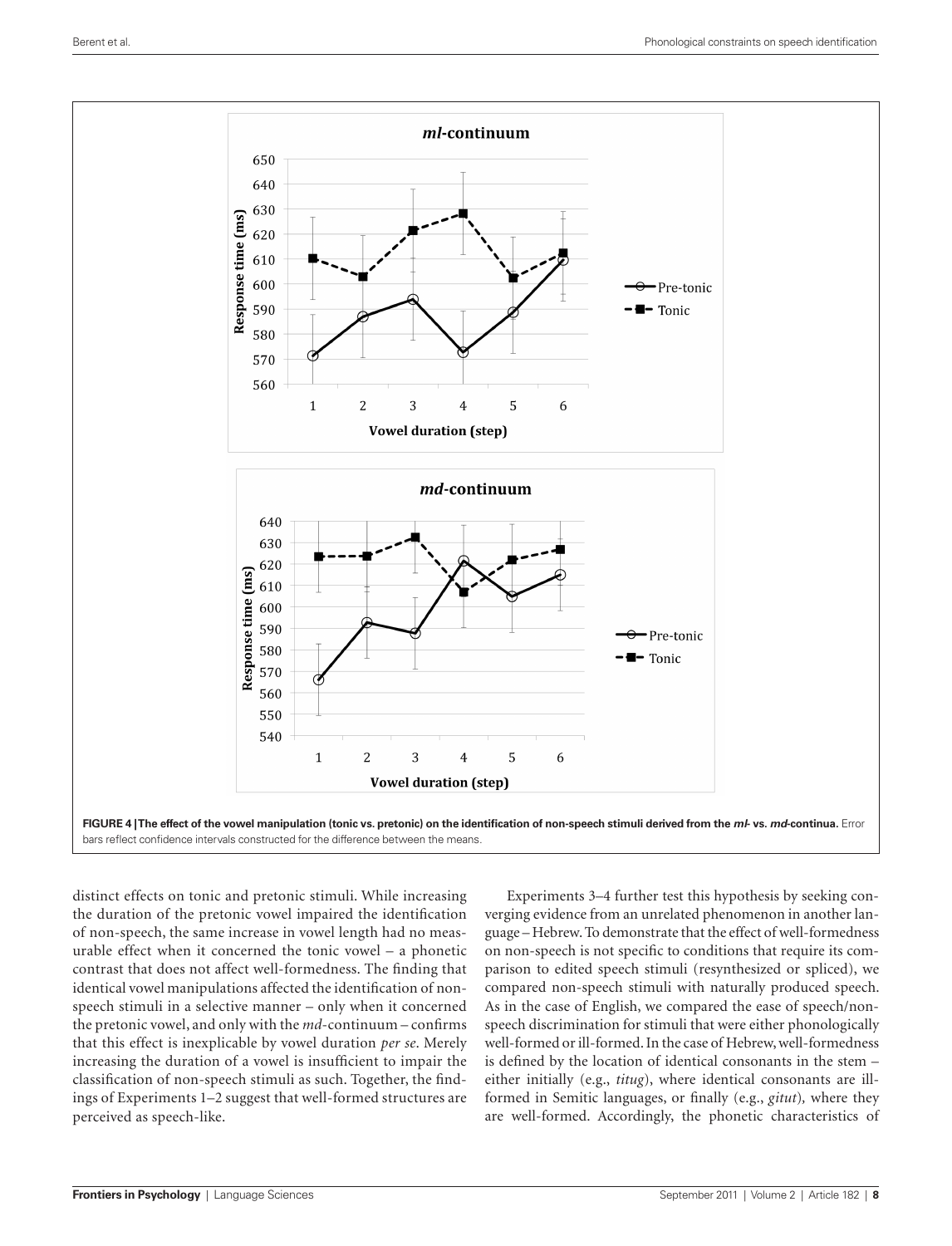well-formedness differ markedly from the ones considered for English. To the extent that stimuli corresponding to well-formed structures are consistently harder to classify as non-speech (across different phonetic manifestations and languages), such a convergence would strongly implicate phonological structure as the source of this phenomenon.

# **PART 2: IDENTITY RESTRICTIONS ON HEBREW STEMS EXTEND TO NON-SPEECH STIMULI**

Like many Semitic languages, Hebrew restricts the location of identical consonants in the stem: AAB stems (e.g., *titug*), where identical consonants occur at the left edge, are ill-formed, whereas their ABB counterparts (e.g., with identical consonants at the right edge, *gitut*) are well-formed (Greenberg, 1950). A large body of literature shows that Hebrew speakers are highly sensitive to this restriction and they freely generalize it to novel forms. Specifically, novel-AAB forms are rated as less acceptable than ABB counterparts (Berent and Shimron, 1997; Berent et al., 2001a), and because novel-AAB stems (e.g., *titug*) are ill-formed, people classify them as non-words more rapidly than ABB/ABC controls (e.g., *gitut, migus*) in the lexical decision task (Berent et al., 2001b, 2002, 2007b) and they ignore them more readily in Stroop-like conditions (Berent et al., 2005). Given that AAB Hebrew stems are clearly ill-formed, we can now turn to examine whether their structure might affect the classification of non-speech stimuli. If phonologically ill-formed stimuli are, in fact, more readily identifiable as non-speech, then, ill-formed AAB Hebrew stems should be classified as non-speech more easily than their well-formed (ABB and ABC) counterparts.

 To examine this prediction, Experiment 3 compares the classification of three types of novel stems. Members of all three stem types are unattested in Hebrew, but they differ on their well-formedness. One group of stimuli, with an AAB (e.g., *titug*) structure is illformed, whereas the two controls – ABB (e.g., *gitut*) and ABC (e.g., *migus*) are well-formed. These items were recorded by a native Hebrew talker, and they were presented to participants in two formats: either unedited, as natural speech, or edited, such that they were identified as non-speech. Participants were asked to rapidly classify the stimulus as either speech or non-speech. If ill-formed stimuli are less speech-like, then non-speech stimuli with an AAB structure should elicit faster responses compared to their wellformed counterparts, ABB or ABC stimuli.

#### **Experiment 3**

#### *Method*

*Participants.* Twenty-four native Hebrew speakers, students at the University of Haifa, Israel, took part in the experiment for payment.

*Materials.* The materials corresponded to 30 triplets of speech stimuli along with 30 triplets of non-speech counterparts. All materials were non-words, generated by inserting novel consonantal roots (e.g., *ttg*) in the vocalic nominal template  $C_1$ i $C_2$ u $C_3$  – the template of mishkal Piʔul (e.g., *ttg* + C<sub>1</sub>iC<sub>2</sub>uC<sub>3</sub> → *titug*). In each such triplet, one stem had identical consonants at its left edge (AAB), another had identical consonants at the right edge (ABB), and a third member (ABC) had no identical consonants (e.g., *titug*, *gitut*, *migus*). Within a triplet, AAB and ABB forms were matched for their

identical consonants (e.g., *titug*, *gitut*) and the ABB and ABC forms were further matched for the co-occurrence of their consonants in Hebrew roots. The speech stimuli were recorded naturally, by a native Hebrew speaker – these materials were previously used in Berent et al. (2007b; Experiment 6), and they are described there in detail (see Berent et al., 2007b, Appendix A, for the list of stimuli). As noted there, the three types of stimuli did not differ reliably on their acoustic durations  $[F < 1$ ; for AAB items:  $M = 1191$  ms  $(SD = 108 \text{ ms})$ ; for ABB items:  $M = 1195 \text{ ms}$  (SD = 103 ms); for ABC items:  $M = 1171$  ms  $(SD = 101$  ms)].

 We next generated non-speech stimuli by adding together three synthetic sound components derived from the original stimulus waveforms. The first, low-frequency component was produced by lowpass filtering the stimulus waveforms at 400Hz (slope of −85 dB per octave) to isolate the first formant, and deriving a spectral contour of the first formant frequency values from spectrograms of the filtered speech stimuli (256 point DFT, 0.5 ms time increment, Hanning window) using a peak-picking algorithm, which also extracted the corresponding amplitude values to produce an amplitude contour. Next, this low-frequency spectral contour was shifted up in frequency by multiplying it by 1.47, and then resynthesized into a sound component using a voltage-controlled oscillator modulated by the amplitude contour. The second, intermediatefrequency sound component was produced by bandpass filtering the original stimulus waveforms between 2000 and 4000 Hz (slope of −85 dB per octave), and deriving a single spectral contour of the frequency values in this intermediate range from spectrograms of the filtered speech stimuli (256 point DFT, 0.5 ms time increment, Hanning window) using a peak-picking algorithm, which also extracted the corresponding amplitude values to produce an amplitude contour. Next, this intermediate spectral contour was shifted down in frequency by multiplying it by 0.79, and then resynthesized into a sound component using a voltage-controlled oscillator modulated by the amplitude contour. The third, highfrequency sound component was produced by bandpass filtering the original stimulus waveforms between 4000 and 6000 Hz (slope of −85 dB per octave), and deriving a single spectral contour of the frequency values in this high range from spectrograms of the filtered speech stimuli (256 point DFT, 0.5 ms time increment, Hanning window) using a peak-picking algorithm, which also extracted the corresponding amplitude values to produce an amplitude contour. These three components were then summed together with relative amplitude ratios of 1.0:0.05:2.0 (low-frequency component: intermediate-frequency component: high-frequency component) to produce the non-speech version of each stimulus. The structure of these non-speech stimuli and their natural speech counterparts is illustrated in **Figure 5** (a sample of the materials is available at http://www.psych.neu.edu/faculty/i.berent/publications.htm). The experimental procedure was the same as in the previous experiments.

#### *Results and Discussion*

**Figure 6** plots mean response time for speech and non-speech stimuli as a function of stem structure (the corresponding accuracy means are provided in **Table 3**). An inspection of the means suggests that speech and non-speech stimuli were readily identified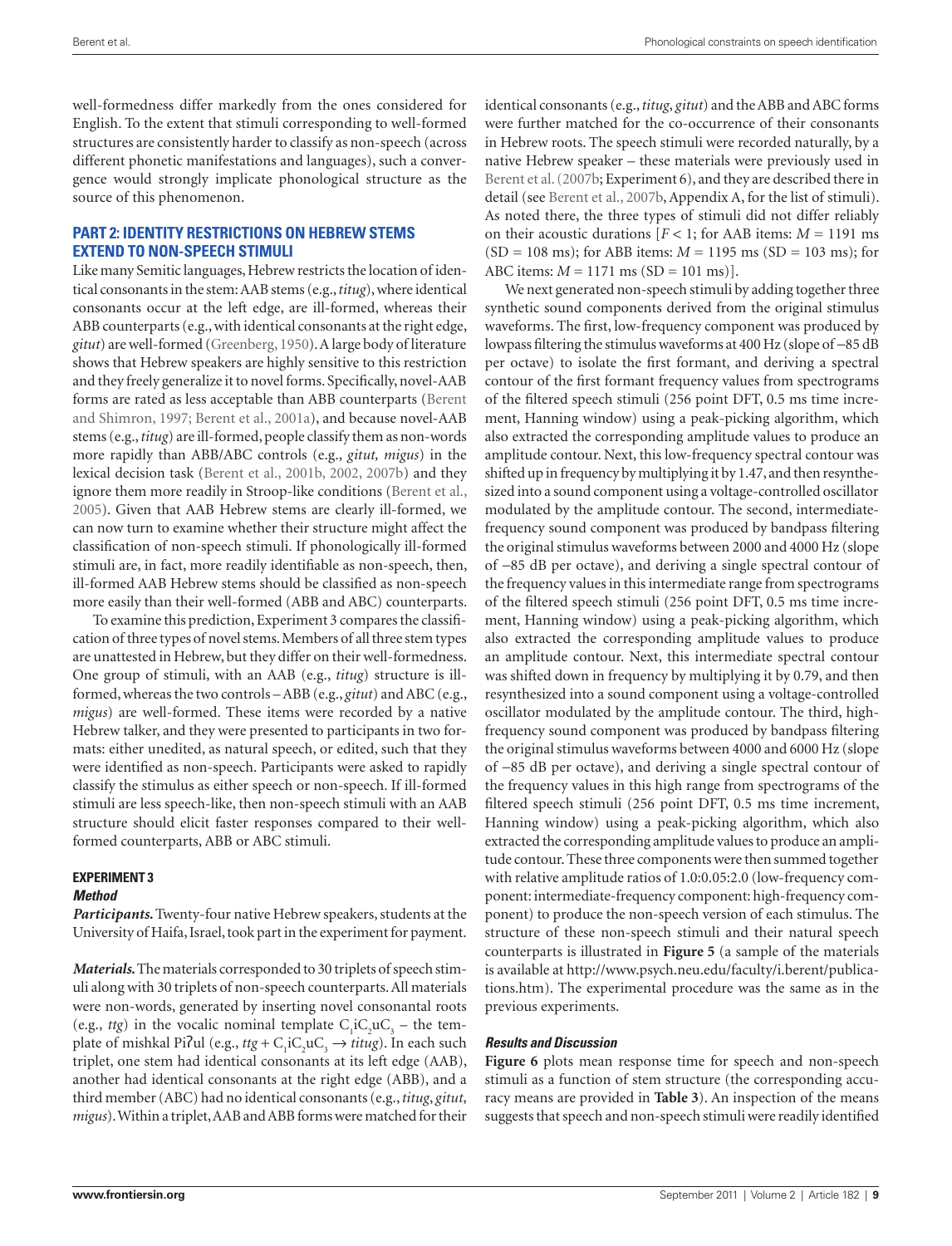as intended. Moreover, well-formedness selectively modulated responses to non-speech stimuli: ill-formed AAB structures were identified more readily than their well-formed controls ABB and ABC given non-speech stimuli, but no such effect emerged with speech inputs.

These conclusions are borne out by the outcomes of the 2 speech status (speech/non-speech)  $\times$  3 stem-type (AAB/ABB/ ABC) ANOVA. Since in this experiment, the conditions of interest are each represented by 30 different items, these analyses were conducted using both participants and items as random variables. The ANOVAs yielded a reliable interaction [In response time:  $F(2, 46) = 6.30$ , MSE = 1967,  $p < 0.004$ ;  $F(2, 58) = 7.78$ , MSE = 2452,  $p < 0.002$ ; In response accuracy: both  $F < 1$ as well as a marginally significant effect of speech status [In response accuracy:  $F_1(1, 23) = 3.03$ , MSE = 0.036,  $p < 0.10$ ,  $F_2(1, 23)$ 29) = 82.90, MSE = 0.001,  $p < 0.0001$ ; In response time:  $F<sub>1</sub> < 1$ ;  $F_2(1, 29) = 21.25$ , MSE = 3235,  $p < 0.00008$ ]. No other effect was significant (all  $p > 0.14$ ). We next proceeded to interpret the interaction by testing for the simple main effects of stem structure and of speechiness, followed by planned orthogonal contrasts (Kirk, 1982).

Consider first the effect of stem structure. An analysis of non-speech stimuli yielded a reliable effect of stem structure in the analyses of response time  $[F_1(2, 46) = 7.14, MSE = 2312,$  $p < 0.003; F_2(2, 58) = 7.36, \text{MSE} = 3257, p < 0.002$ ]. Planned comparisons showed that responses to ill-formed, AAB stems were faster than their well-formed counterparts, either ABB  $[t_1(46) = 2.31, p < 0.03; t_2(58) = 2.12, p < 0.04]$  or ABC  $[t_1(46) = 3.74, p < 0.0006; t_2(58) = 3.83, p < 0.0004]$  stems, which, in turn, did not differ  $[t_1(46) = 1.43, p > 0.15, n.s.; t_2(58) = 1.71,$ *p* > 0.09]. Similar analyses conducted on speech materials produced no reliable effect of well-formedness (all  $F < 1$ ). Thus, the advantage of ill-formed AAB stimuli was specific to nonspeech inputs.

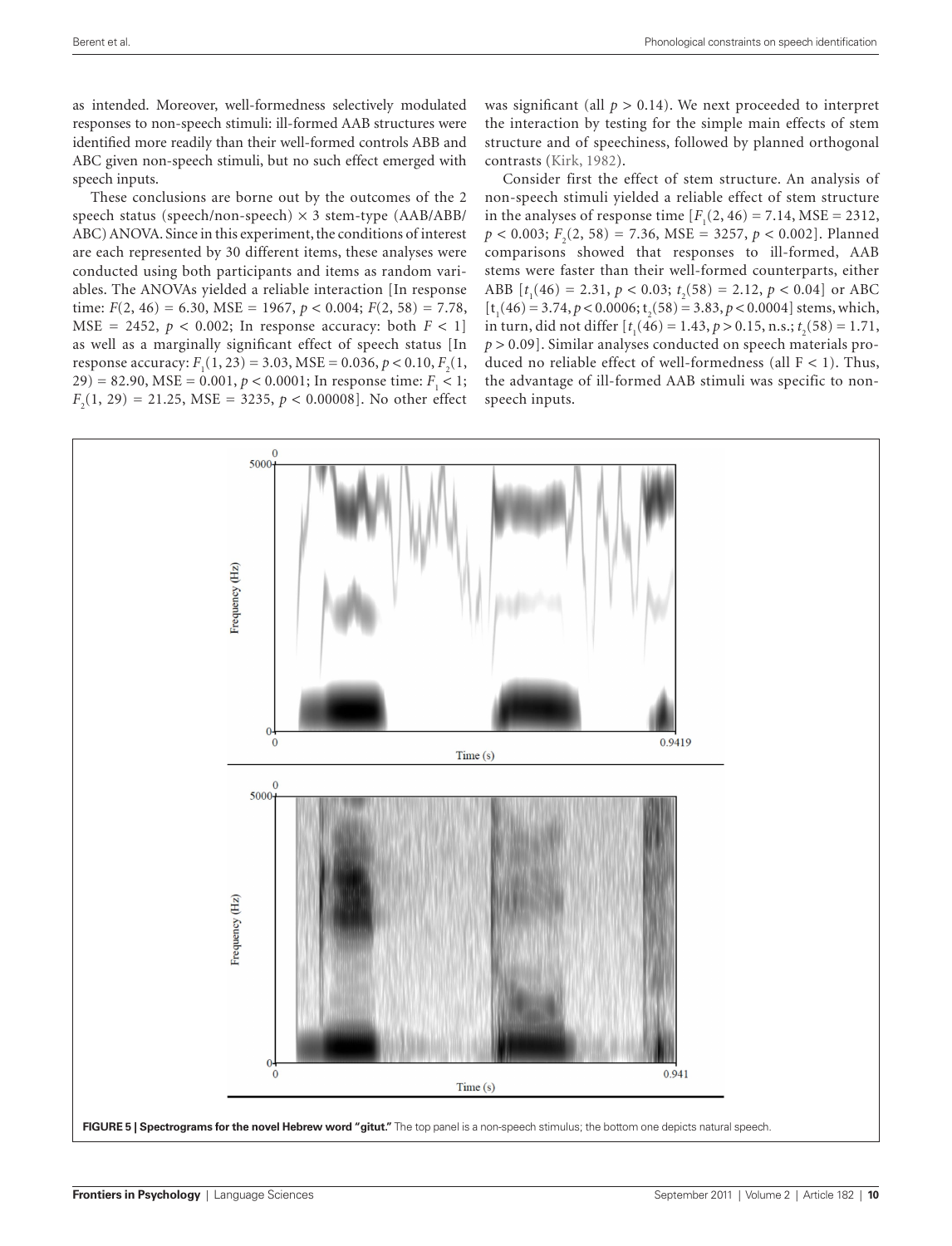

**Table 3 | Mean response accuracy (proportion correct) in Experiment 3.**

| <b>Structure</b> | <b>Stimulus type</b> |            |  |  |
|------------------|----------------------|------------|--|--|
|                  | Speech               | Non-speech |  |  |
| AAB              | 0.99                 | 0.93       |  |  |
| ABB              | 0.99                 | 0.93       |  |  |
| <b>ABC</b>       | 0.99                 | 0.94       |  |  |

Tests of the simple main effect of speech status further indicated that non-speech stimuli promoted faster responses than speech stimuli given ill-formed AAB structures  $[F_1(1,$  $23$ ) = 5.56, MSE = 5296,  $p < 0.03$ ;  $F<sub>2</sub>(1, 29) = 31.03$ , MSE = 2966, *p* < 0.0001], but not reliably so with their well-formed counterparts, either ABB  $[F_1(1, 23) < 1; F_2(1, 29) = 4.10$ , MSE = 3350, *p* < 0.06], or ABC (both *F* < 1) stems. These results demonstrate that ill-formedness facilitated the classification of non-speech stimuli.

# **Experiment 4**

The persistent advantage of non-speech stimuli that are phonologically ill-formed across different structural manifestations and languages is clearly in line with our hypothesis that "speechiness" depends, *inter alia*, on phonological well-formedness. The fact that similar acoustic manipulations failed to produce the effect given well-formed stimuli (in Experiment 2) offers further evidence that the advantage concerns phonological structure, rather than acoustic attributes. Experiment 4 seeks to further dissociate

phonological structure from the acoustic properties of ill-formed stimuli using a complementary approach. Here, we maintained the acoustic properties by using the same stimuli as Experiment 3, but we altered their phonological well-formedness by presenting these items to a group of English speakers. English does not systematically restrict the location of identical consonants in stems, and our past research suggested that, to the extent English speakers constrain the location of identical consonants, their preference is opposite to Hebrew speakers', showing a slight preference for AAB forms (Berent et al., 2002, footnote 7). Clearly, English speakers should not consider AAB items ill-formed. If the tendency of Hebrew speakers to classify AAB stems as non-speech-like is due to the acoustic properties of these items, then the results of English should mirror the Hebrew participants. If, in contrast, the easier classification of AAB stimuli as speech is due to their phonological structure, then the findings from English speakers should diverge with Hebrew participants.

# *Method*

*Participants.* Twenty-four English speakers, students at Northeastern University, took part in this study in partial fulfillment of a course requirement.

The materials and procedure were identical to Experiment 3.

# *Results*

Mean response time and response accuracy to speech and nonspeech stimuli is provided in **Figure 7** (the accuracy means are listed in **Table 4**). An inspection of the means suggests that, unlike Hebrew speakers, English participants' responses to non-speech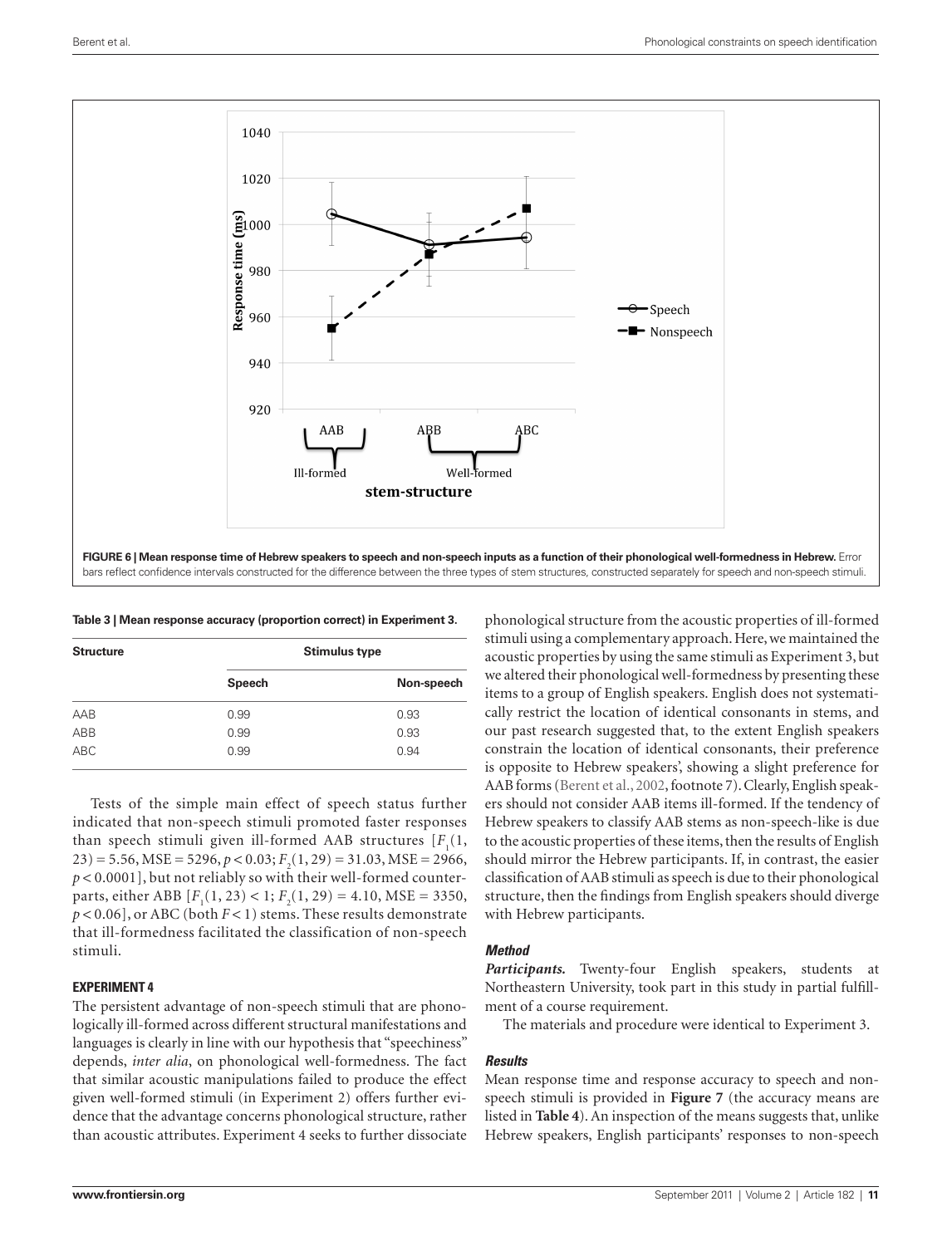stimuli were utterly unaffected by stem structure. Stem structure, however, did modulate responses to speech stimuli, such that stems with identical consonants produced faster responses than no-identity controls.

A 2 speech status (speech/non-speech) × 3 stem-type (AAB/ ABB/ABC) ANOVA indeed yielded a marginally significant interaction in the analyses of response time  $[F_1(2, 46) = 3.14, \text{MSE} = 772,$  $p < 0.06; F_2(2, 58) = 1.08, \text{MSE} = 2409, p < 0.34; \text{ in response accuracy},$ both *F* < 1). The same ANOVA did not yield a reliable effect of stem-type [In response time:  $F_1(2, 46) = 3.67$ , MSE = 976,  $p < 0.04$ ;  $F_2(2, 58) = 1.88$ , MSE = 2609,  $p < 0.17$ ; In accuracy: both  $F < 1$ ], but speech status was found to reliably modulate response accuracy [In response time:  $F_1(1, 23) = 3.08$ , MSE = 9710,  $p < 0.10$ ;  $F_2(1, 23) = 3.08$  $29$ ) = 15.42, MSE = 3745,  $p < 0.0003$ ; In accuracy:  $F_1(1, 23) = 5.83$ ,  $MSE = 0.03, p < 0.03; F_2(1, 29) = 33.20, MSE = 0.0009, p < 0.00004$ .

A separate analysis of the response latency to non-speech stimuli confirmed that the ability of English speakers to classify non-speech stimuli was utterly unaffected by stem structure (both *F* < 1). Stem structure, however, did modulate response to speech inputs  $[F_1(2, \cdot)]$  $46$ ) = 6.32, MSE = 940,  $p < 0.004$ ;  $F<sub>2</sub>(2, 58) = 3.28$ , MSE = 2391, *p* < 0.05). Planned contrasts further suggested that responses to speech-ABC stems were significantly slower than ABB inputs  $[t_1(46) = 3.44, p < 0.002; t_2(58) = 2.52, p < 0.02]$ , and marginally so relative to AAB ones  $[t_1(46) = 2.49, p < 0.02; t_2(58) = 1.68,$ *p* < 0.10], which, in turn, did not differ (both *t* < 1).

non-speech AAB stems – stems that are ill-formed in their language, English participants in the present experiment were utterly insensitive to the structure of the same non-speech stimuli. And indeed, English does not systematically constrain the location of identical consonants in the stem. The selective sensitivity of Hebrew, but not English speakers to the structure of non-speech stimuli demonstrates that this effect reflects linguistic knowledge, rather than the acoustic properties of those stimuli.

While stem structure did not affect the responses of English participants to non-speech inputs, it did modulate their responses to speech stimuli: speech stimuli with identical consonants – either AAB or ABB – were identified faster than ABC controls. Since English speakers did not differentiate AAB and ABB stems, this effect must be due to reduplication *per se*, rather than to its location. Indeed, many phonological systems produce identical consonants by a productive grammatical operation of reduplication (McCarthy, 1986; Yip, 1988; Suzuki, 1998). It is thus conceivable that English speakers encode AAB and ABB stems as phonologically structured, and consequently, they consider stems as better formed than no-identity controls. The sensitivity of English speak-

**Table 4 | Mean response time and response accuracy in Experiment 4. Structure Response accuracy (proportion correct)** 

AAB 0.99 0.96 ABB 0.99 0.99 ABC 0.99 0.97

**Speech Non-speech**

# *Discussion*

The findings from Experiment 4 demonstrate that the processing of non-speech stimuli is modulated by linguistic knowledge. While Hebrew participants (in Experiment 3) responded reliably faster to

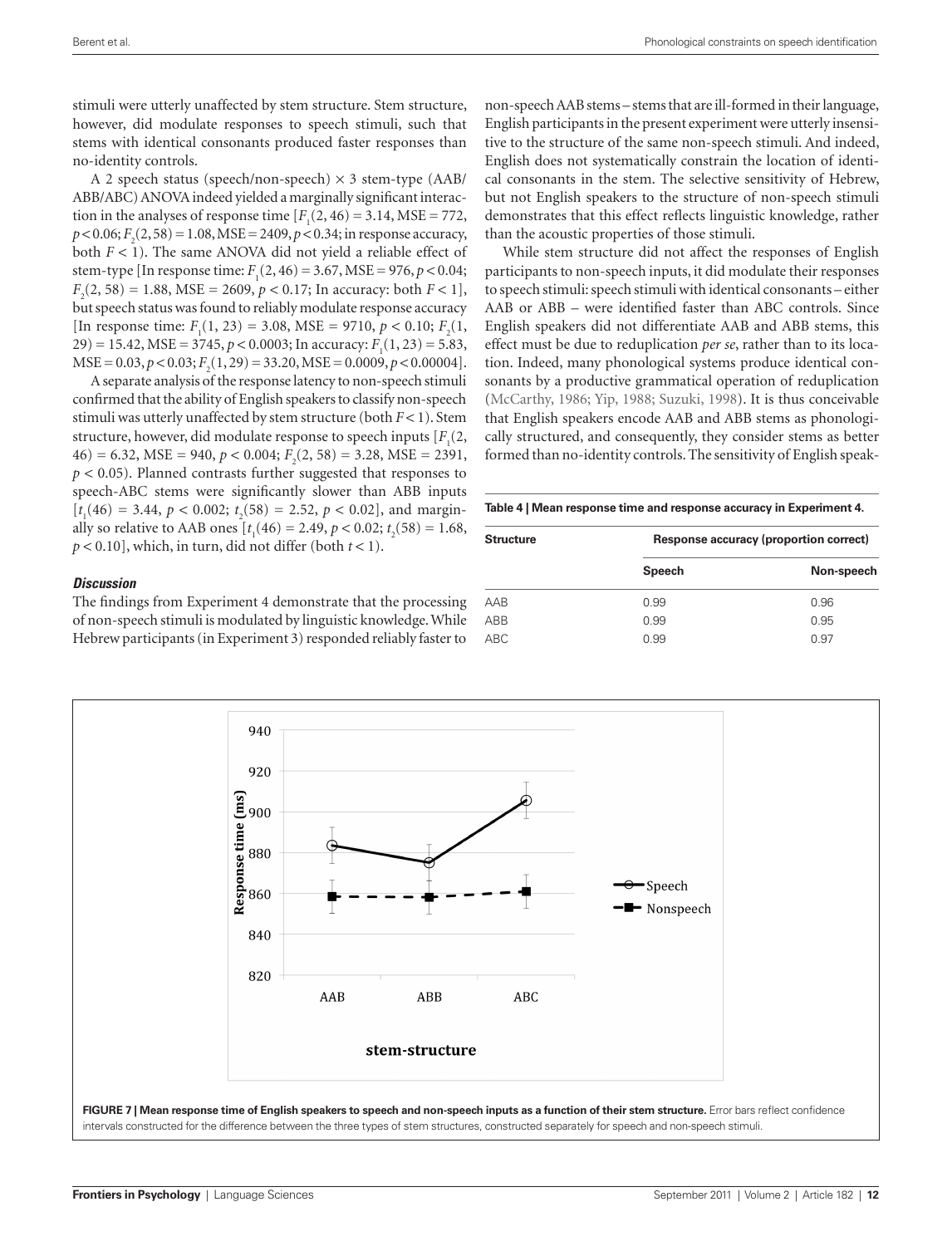ers to consonant-reduplication is remarkable for two reasons. First, reduplication is not systematically used in English, so the sensitivity of English speakers to reduplication might reflect the encoding of a well-formedness constraint that is not directly evident in their own language (for other evidence consistent with this possibility, see Berent et al., 2007a). Second, the finding that reduplicated (AAB and ABB) stems are more readily recognized as speech suggests that well-formedness affects not only non-speech stimuli but also the processing of speech inputs.

# **GENERAL DISCUSSION**

Much research suggests that people can extract linguistic messages from auditory carriers that they classify as "non-linguistic" (e.g., Remez et al., 1981, 2001). Here, we examine whether structural aspects of linguistic messages can inform the classification of these messengers as linguistic. Four experiments gauged the effect of phonological well-formedness on the discrimination of non-speech stimuli from various speech controls. In Experiment 1, we showed that English speakers experience difficulty in the classification of non-speech stimuli generated from syllables that are phonologically well-formed (e.g., *melif*) compared to ill-formed counterparts (e.g., *mlif*). Experiment 3 replicated this effect using a second manifestation of well-formedness in a different language – the restrictions on identical consonants in Hebrew stems. Once again, participants (Hebrew speakers) experienced difficulties responding to nonspeech stimuli that are well-formed in their language (e.g., *gitut*) compared to ill-formed controls (e.g., *titug*). The converging difficulties across diverse manifestations of well-formedness suggest that these effects are likely due to phonological structure, rather than the acoustic properties of these stimuli.

Experiments 2 and 4 further support this conclusion by showing that acoustic manipulations similar to the ones in Experiments 1 and 3, respectively, fail to produce such difficulties once wellformedness is held constant. Specifically, Experiment 2 showed that merely increasing the duration of a vowel (a manipulation that mimics the *mlif-malif* contrast from Experiment 1) is insufficient to impair the classification of non-speech stimuli once long- and short-vowel items are both well-formed in participants' language (English). Similarly, Experiment 4 showed that non-speech items that are well-formed in Hebrew present no difficulties for English participants. The convergence across two different manipulations of well-formedness, on the one hand, and its divergence with the outcomes of similar (or even identical) acoustic manipulations, on the other, suggest that the observed difficulties with well-formed non-speech stimuli are due to productive linguistic knowledge. As such, these results suggest that structural properties of linguistic messages inform the classification of acoustic messengers as linguistic.

While our present results do not directly speak to the nature of the knowledge consulted by participants, previous findings suggest that it is inexplicable by familiarity – either statistical knowledge or familiarity with the coarse acoustic properties of the language (e.g., familiarity accounts such as Rumelhart and McClelland, 1986; Goldinger and Azuma, 2003; Iverson et al., 2003; Iverson and Patel, 2008; Yoshida et al., 2010). Recall, for example, that well-formed nasal-initial sequences exhibited a stronger speechiness effect even when the stimuli were

unfamiliar, as these particular items (*mdif*-type monosyllables) – while structurally well-formed – happened to be unattested in the participants' language (Russian; Berent et al., 2010). Likewise, the restriction on identical Hebrew consonants generalizes across the board, to novel segments and phonemes (e.g., Berent et al., 2002), and computational simulations have shown that such generalizations fall beyond the scope of several non-algebraic mechanisms (Marcus, 2001; Berent et al., in press). The algebraic properties of phonological generalizations, on the one hand, and their demonstrable dissociation with acoustic familiarity, on the other, suggest that the knowledge available to participants specifically concerns grammatical well-formedness<sup>2</sup>. Whether such algebraic knowledge modulates the identification of non-speech stimuli, specifically, remains to be seen. But regardless of what linguistic knowledge is consulted in this case, it is clear that some structural attributes of the linguistic message inform the classification of auditory stimuli as speech.

 Why are well-formed non-speech stimuli harder to classify? Earlier, we proposed two possible loci for the effect of phonological well-formedness. One possibility is that well-formedness affects the allocation of attention to acoustic stimuli. In this account, well-formed stimuli engage attentional resources that are necessary for the speech-discrimination task, and consequently, the classification of non-speech stimuli suffers compared to ill-formed structures. On a stronger interactive account, well-formedness informs the evaluation of acoustic inputs by the language system itself. In this view, the output of the phonological grammar feeds back into the evaluation of the input, such that better-formed inputs are interpreted as more speech-like. While the weak attention view and strong interactive accounts both predict difficulties with well-formed non-speech stimuli, they differ with respect to their predictions for speech inputs. The strong interactive account predicts that well-formed speech stimuli should be easier to recognize as speech, whereas the attention-grabbing explanation predicts that well-formed speech stimuli should likewise engage attention resources, hence, they should be harder to classify than ill-formed counterparts.

While our results are not entirely conclusive on this question, two observations favor the stronger interactive perspective. First, well-formedness impaired the identification of non-speech stimuli in Experiment 1, but it had no such effect on speech stimuli. The relevant (speech status × vowel duration) interaction, however, was not significant, so the interpretation of this finding requires some caution. Stronger differential effects of well-formedness obtained in Experiment 3. Here, well-formedness selectively impaired the classification of non-speech stimuli. Moreover, well-formedness produced the opposite effect on speech inputs (in Experiment 4): well-formed inputs with reduplication were identified more readily as speech. Although these conclusions are limited in as much as the contrasting findings for speech and non-speech stimuli come from different experiments (Experiments 3 vs. 4), these

<sup>2</sup> Note that our conclusions concern cognitive architecture, not its neural instantiation. The account outlined here is perfectly consistent with the possibility that phonological knowledge reshapes auditory brain areas, including low-level substrates. At the functional level, however, such changes support generalizations that are discrete and algebraic.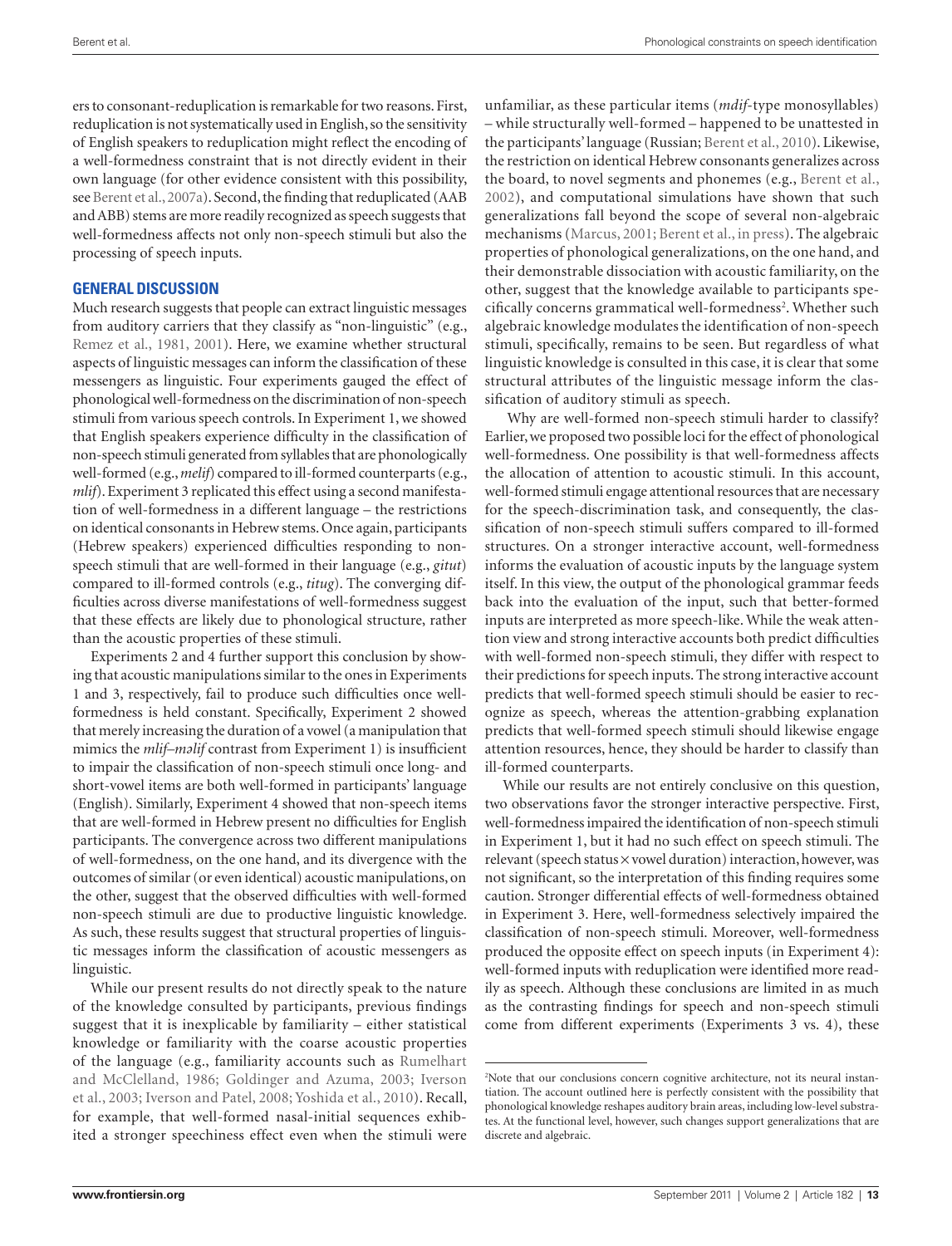results are nonetheless more consistent with the proposal that well-formedness facilitates the classification of acoustic stimuli as speech. Accordingly, the status of a stimulus as "linguistic" appears to depend not only on its inherent acoustic attributes, but also on the structure of the outputs it affords.

The finding that better-formed linguistic structures are more readily classified as speech suggests that the outputs of the language system (i.e., structural description) can penetrate the processing of its inputs (i.e., the classification of acoustic stimuli as speech). Top-down effects on speech classification are not new (e.g., Remez et al., 1981). Our results, however, are the first to demonstrate that

these effects can originate from structural descriptions computed by the language system itself. Although these findings leave open the possibility that the language system is specialized with respect to structures that it can compute, they do suggest that the selection of its inputs is not encapsulated.

### **Acknowledgment**

This research was supported by NIDCD grant DC003277 to Iris Berent. We wish to thank Tracy Lennertz and Katherine Harder for their help with the preparation of the auditory stimuli, and Monica Bennett, for technical assistance.

#### **References**

- Abrams, D. A., Bhatara, A., Ryali, S., Balaban, E., Levitin, D. J., and Menon, V. (2010). Decoding temporal structure in music and speech relies on shared brain resources but elicits different fine-scale spatial patterns. *Cereb. Cortex* 21, 1507–1518.
- Azadpour, M., and Balaban, E. (2008). Phonological representations are unconsciously used when processing complex, non-speech signals. *PLoS ONE* 3, e1966. doi: 10.1371/journal. pone.0001966
- Berent, I., Balaban, E., Lennertz, T., and Vaknin-Nusbaum, V. (2010). Phonological universals constrain the processing of nonspeech. *J. Exp. Psychol. Gen.* 139, 418–435.
- Berent, I., Bibi, U., and Tzelgov, J. (2005). The autonomous computation of linguistic structure in reading: evidence from the Stroop task. *Mental Lex.* 1, 201–230.
- Berent, I., Everett, D. L., and Shimron, J. (2001a). Do phonological representations specify variables? Evidence from the obligatory contour principle. *Cogn. Psychol.* 42, 1–60.
- Berent, I., Shimron, J., and Vaknin, V. (2001b). Phonological constraints on reading: evidence from the obligatory contour principle. *J. Mem. Lang.* 44, 644–665.
- Berent, I., and Lennertz, T. (2010). Universal constraints on the sound structure of language: phonological or acoustic? *J. Exp. Psychol. Hum. Percept. Perform.* 36, 212–223.
- Berent, I., Lennertz, T., Smolensky, P., and Vaknin-Nusbaum, V. (2009). Listeners' knowledge of phonological universals: evidence from nasal clusters. *Phonology* 26, 75–108.
- Berent, I., Marcus, G. F., Shimron, J., and Gafos, A. I. (2002). The scope of linguistic generalizations: evidence from Hebrew word formation. *Cognition* 83, 113–139.
- Berent, I., and Shimron, J. (1997). The representation of Hebrew words: evidence from the obligatory contour principle. *Cognition* 64, 39–72.
- Berent, I., Steriade, D., Lennertz, T., and Vaknin, V. (2007a). What we know about what we have never heard: evidence from perceptual illusions. *Cognition* 104, 591–630.
- Berent, I., Vaknin, V., and Marcus, G. (2007b). Roots, stems, and the universality of lexical representations: evidence from Hebrew. *Cognition*  104, 254–286.
- Berent, I., Wilson, C., Marcus, G., and Bemis, D. (in press). On the role of variables in phonology: remarks on Hayes and Wilson. *Linguist. Inq.* 43.
- Brentari, D., Coppola, M., Mazzoni, L., and Goldin-Meadow, S. (2011). When does a system become phonological? Handshape production in gestures, signers and homesigners. *Nat. Lang. Linguist. Theory*. doi: 10.1007/s11049-011-9145-1. [Epub ahead of print].
- Chomsky, N. (1980). *Rules and Representations*. New York: Columbia University Press.
- Dehaene-Lambertz, G., Pallier, C., Semiclaes, W., Sprenger-Charolles, L., Jobert, A., and Dehaene, S. (2005). Neural correlates of switching from auditory to speech perception. *Neuroimage* 24, 21–33.
- Fodor, J. (1983). *The Modularity of Mind*. Cambridge, MA: MIT Press.
- Goldinger, S. D., and Azuma, T. (2003). Puzzle-solving science: the quixotic quest for units in speech perception. *J. Phon.* 31, 305–320.
- Greenberg, J. H. (1950). The patterning of morphemes in semitic. *Word* 6, 162–181.
- Iverson, J. R., and Patel, A. D. (2008). Perception of rhythmic grouping depends on auditory experience. *J. Acoust. Soc. Am.* 124, 2263–2271.
- Iverson, P., Kuhl, P. K., Akahane-Yamada, R., Diesch, E., Tohkura, Y., Kettermann, A., and Siebert, C. (2003). A perceptual interference account of acquisition difficulties for non-native phonemes. *Cognition* 87, B47–B57.
- Kirk, R. (1982). *Experimental Design: Procedures For the Behavioral Sciences*. Pacific grove: Brooks/Cole.
- Liberman, A. M., Cooper, F. S., Shankweiler, D. P., and Studdert-Kennedy, M. (1967). Perception of the speech code. *Psychol. Rev.* 74, 431–461.
- Liberman, A. M., and Mattingly, I. G. (1989). A specialization for speech perception. *Science* 243, 489–494.
- Liebenthal, E., Binder, J. R., Piorkowski, R. L., and Remez, R. E. (2003). Shortterm reorganization of auditory analysis induced by phonetic experience. *J. Cogn. Neurosci.* 15, 549–558.
- Lukatela, G., Eaton, T., Sabadini, L., and Turvey, M. T. (2004). Vowel duration affects visual word identification: evidence that the mediating phonology is phonetically informed. *J. Exp. Psychol. Hum. Percept. Perform.* 30, 151–162.
- Lukatela, G., Eaton, T., and Turvey, M. T. (2001). Does visual word identification involve a sub-phonemic level? *Cognition* 78, B41–B52.
- Maddieson, I. (2006). "In search of universals," in *Linguistic Universals*, eds R. Mairal and J. Gil (Cambridge: Cambridge University Press), 80–100.
- Marcus, G. (2001). *The Algebraic Mind: Integrating Connectionism and Cognitive Science*. Cambridge: MIT press.
- McCarthy, J. J. (1986). OCP effects: gemination and antigemination. *Linguist. Inq.* 17, 207–263.
- Meyer, M., Zaehle, T., Gountouna, V.-E., Barron, A., Jancke, L., and Turk, A. (2005). Spectro-temporal processing during speech perception involves left posterior auditory cortex. *Neuroreport*  16, 1985–1989.
- Molfese, D. L., and Molfese, V. J. (1980). Cortical response of preterm infants to phonetic and nonphonetic speech stimuli. *Dev. Psychol.* 16, 574–581.
- Pinker, S. (1994). *The Language Instinct*. New York: Morrow.
- Pinker, S., and Jackendoff, R. (2005). The faculty of language: what's special about it? *Cognition* 95, 201–236.
- Prince, A., and Smolensky, P. (1993/2004). *Optimality Theory: Constraint Interaction in Generative Grammar*. Malden, MA: Blackwell Pub.
- Prince, A., and Smolensky, P. (1997). Optimality: from neural networks

to universal grammar. *Science* 275, 1604–1610.

- Remez, R. E., Pardo, J. S., Piorkowski, R. L., and Rubin, P. E. (2001). On the bistability of sine wave analogues of speech. *Psychol. Sci.* 12, 24–29.
- Remez, R. E., Rubin, P. E., Pisoni, D. B., and Carrell, T. D. (1981). Speech perception without traditional speech cues. *Science* 212, 947–949.
- Rogalsky, C., Rong, F., Saberi, K., and Hickock, G. (2011). Functional anatomy of language and music perception: temporal and structural factors investigated using functional magnetic resonance imaging. *J. Neurosci.* 31, 2843–3852.
- Rumelhart, D. E., and McClelland, J. L. (1986). "On learning past tense of english verbs: implicit rules or parallel distributed processing?" in *Parallel Distributed Processing: Explorations in the Microstructure of Cognition*, Vol. 2, eds D. E. Rumelhart, J. L. McClelland, and T. P. R. Group (Cambridge, MA: MIT Press), 216–271.
- Sandler, W., Aronoff, M., Meir, I., and Padden, C. (2011). The gradual emergence of phonological form in a new language. *Nat. Lang. Linguist. Theory*  29, 505–543.
- Sandler, W., and Lillo-Martin, D. C. (2006). *Sign Language and Linguistic Universals*. Cambridge: Cambridge University Press.
- Shultz, S., and Vouloumanos, A. (2010). Three-month-olds prefer speech to other naturally occurring signals. *Lang. Learn. Dev.* 6, 241–257.
- Suzuki, K. (1998). *A Typological Investigation of Dissimilation*. Tucson, AZ: University of Arizona.
- Telkemeyer, S., Rossi, S., Koch, S. P., Nierhaus, T., Steinbrink, J., Poeppel, D., Obrig, H., and Wartenburger, I. (2009). Sensitivity to newborn auditory cortex to the temporal structure of sounds. *J. Neurosci.* 29, 14726–14733.
- Trout, J. (2003). Biological specialization for speech: what can the animals tell us? *Curr. Dir. Psychol. Sci.* 12, 155–159. Van Orden, G. C., Pennington, B. F.,
- and Stone, G. O. (1990). Word